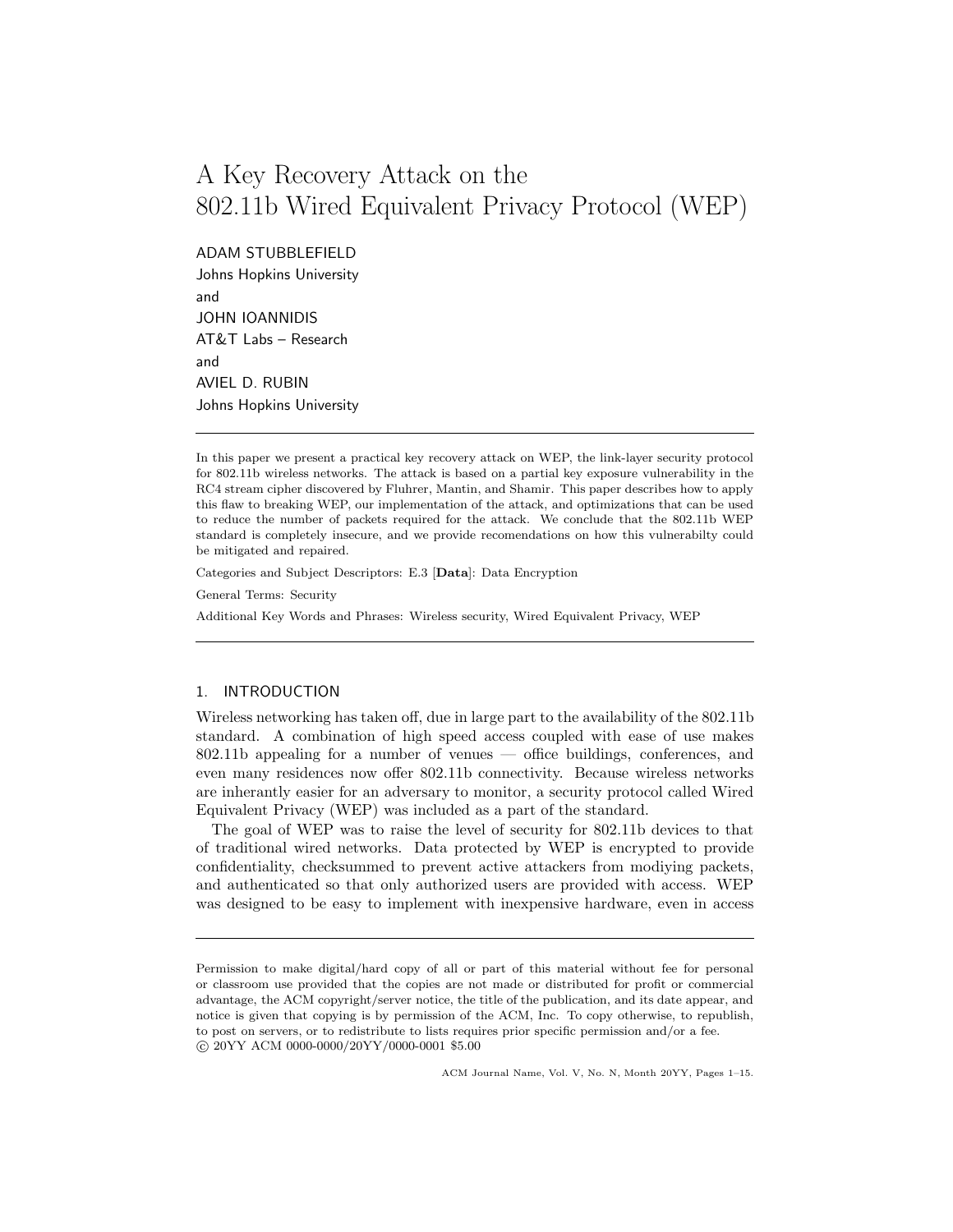points which must provide several simultaneous WEP protected connections.

WEP was also designed for ease of administration. Each device using WEP is configured with a key that in practice usually consists of a password or a key derived from a password. The same key is generally deployed on all the devices that are allowed to communicate with a given network access point. The idea is to protect the wireless communication from all devices that do not know the key.

The remainder of this paper is organized as follows: in section 2 we discuss related work, in section 3 we describe the WEP algorithm, in section 4 we present the Fluhrer, Mantin, and Shamir attack on RC4, in section 5 we describe our implementation of the attack, in section 6 we discuss our improvements to the attack, in section 7 we discuss the issues that this attack raises, in section 8 we present some thoughts on how to fix WEP, and in section 9 we conclude.

## 2. RELATED WORK

Borisov, Goldberg and Wagner demonstrated some security flaws in WEP [Borisov et al. 2001]. They explained that WEP fails to specify how IVs for RC4 are specified. Several PC cards reset IVs to zero every time they are initialized, and then increment them by one for every use. This results in high likelihood that keystreams will be reused, leading to simple cryptanalytic attacks against the cipher, and decryption of message traffic. The authors verified this experimentally and describe other weaknesses as well. For example, the space from which IVs are chosen is too small, virtually guaranteeing reuse, and leading to the same cryptanalytic attacks just described. The paper also shows that message authentication in WEP is broken.

Newsham used this flaw in the message authentication protocol to build an offline dictionary attack against WEP [Newsham 2001]. His attack engine was able to recover a random 40-bit key in about 210 days on a 500MHz laptop. Some implementations of WEP use a weak hash function to map the password entered by the user into the actual WEP key. In this case, the key can be brute forced in 35 seconds.

Arbaugh, Shankar, and Wan showed how to break each of the authentication modes provided by WEP [Arbaugh et al. 2001]. Arbaugh also demonstrated an inductive chosen plaintext attack against WEP traffic [Arbaugh 2001].

Fluhrer, Mantin, and Shamir describe a passive partial key exposure attack against RC4 [Fluhrer et al. 2001]. In their paper, the authors conjecture that their attack could be applied to WEP but state: Note that we have not attempted to attack an actual WEP connection, and hence do not claim that WEP is actually vulnerable to this attack. In this paper, we show that the attack can indeed be used to break WEP, describe the engineering hurdles that must be overcome to do so, and present some improvements that can speed up the key recovery.

## 3. OVERVIEW OF THE WIRED EQUIVALENT PRIVACY PROTOCOL

In this section we present an overview of the WEP protocol; for a detailed description of WEP we refer the reader to the official 802.11 standard [L. M. S. C. of the IEEE Computer Society 1999].

Encryption in WEP uses a secret key,  $k$ , shared between an access point and ACM Journal Name, Vol. V, No. N, Month 20YY.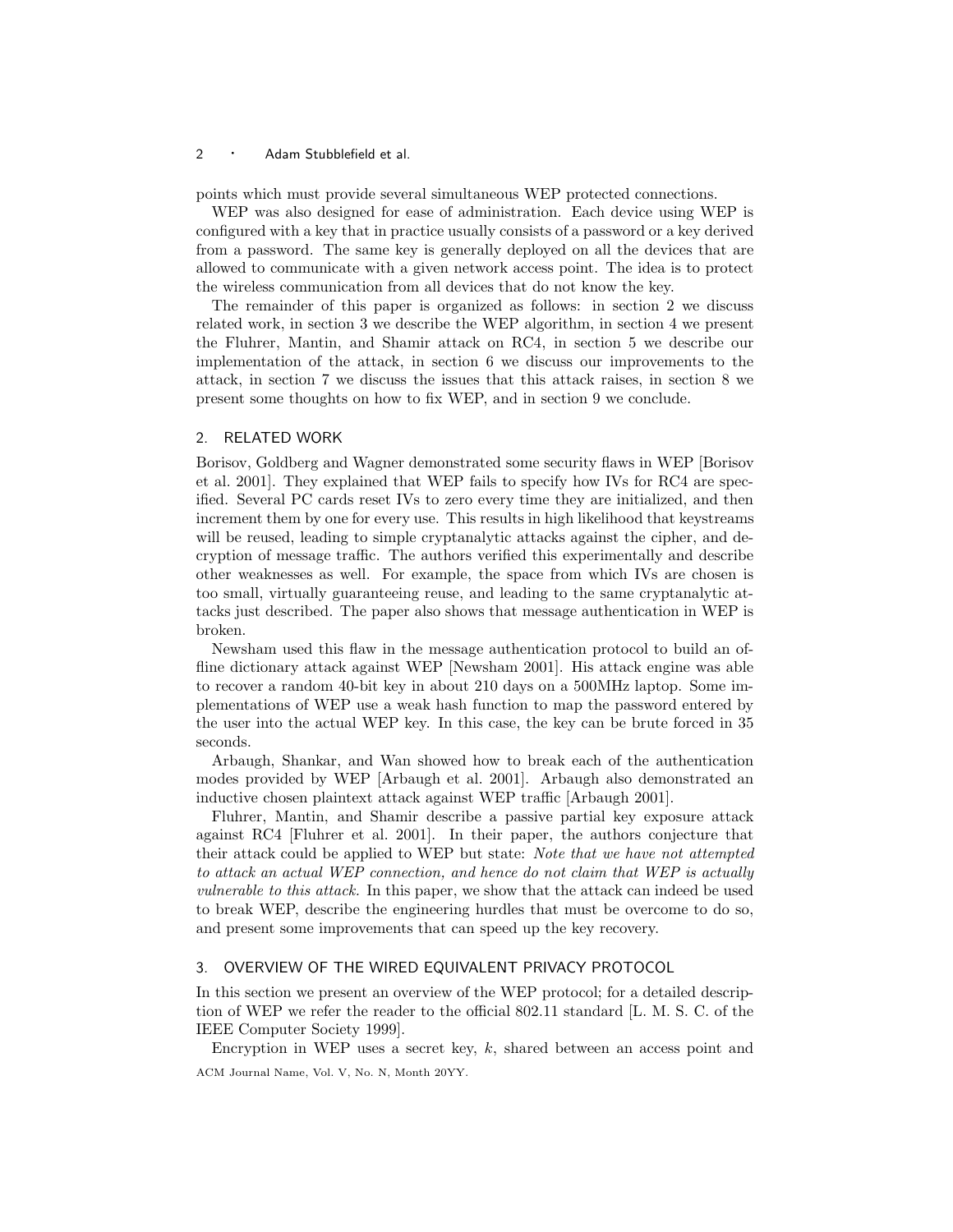```
RC4KeySetup(k) RC4GeneratePseudorandomByte
For i = 0...N - 1 i = i + 1S[i] = i j = j + S[i]j = 0<br>
For i = 0...N - 1<br>
Swap(S[i], S[j])<br>
Output S[S[i] +Output S[S[i] + S[j]]j = j + S[i] + K[imodl]Swap(S[i],S[j])i = j = 0
```


a mobile node. To compute a WEP frame, the plaintext frame data,  $M$ , is first concatenated with its (non-cryptographic) checksum  $c(M)$ , to produce  $M \cdot c(M)$ (where · denotes concatenation). Then, a per-packet 24-bit initialization vector (IV) is prepended to the secret key, k, to create the packet key,  $IV \cdot k$ . In the original WEP standard, k was 56-bits. It has been extended to 128-bits. Note that the actual secret portions of the key are only 40- and 104-bits, respectively.

The RC4 stream cipher is then initialized using this packet key, and the output bytes of the cipher are exclusive-ored (denoted ⊕) with the checksummed plaintext to generate the ciphertext:

$$
C = (M \cdot c(M)) \oplus RC4 (IV \cdot k)
$$

The actual WEP data is the per-packet IV prepended to this ciphertext, C.

# 4. PARTIAL KEY EXPOSURE ATTACK OF FLUHRER, MANTIN, AND SHAMIR

Given many prefixes of an RC4 key, the attack of Fluhrer, Mantin, and Shamir's efficiently recovers the next key byte. By iterating the attack, an adversary is able to recover a full key. In this section we describe the attack in relation to WEP.

To begin, we describe the structure of the RC4 stream cipher, shown algorithmically in Figure 1. RC4 consists of two parts, a key scheduling algorithm and a pseudorandom byte generator. In WEP, the key scheduling algorithm (KSA) takes as input the per-packet WEP key (the 24-bit IV followed by either 40- or 104-bits of secret key data. The KSA uses this key to set up the RC4 state array,  $S$ , which is a permutation of  $\{0, \ldots, 255\}$ . The output generator then uses the state array S to create a pseudorandom sequence.

The attack utilizes only the first byte of output from the pseudorandom sequence, so we focus our attention there. Since the byte generation algorithm only executes once, we can write the equation for this first byte of output as  $S[S(1] + S[S(1]]$ . Thus, after the key setup stage, this first byte depends on only three values of the state array  $(S[1], S[S[1]],$  and  $S[S[1]+S[S[1]])$ . The attack is based on our ability to derive information about the key by observing this value. We defer the discussion of how to recover the value of this first byte from a WEP ciphertext stream until Section 5.

To mount the attack, we search for IVs that place the key setup algorithm into a state which leaks information about the key. Using the terminology of Fluhrer et al., we refer to these key-leaking cases as resolved. It is simple to test whether a particular packet provides an IV and output byte that result in a resolved condition, though we refer the reader to the Fluhrer et. al. paper for the conditions under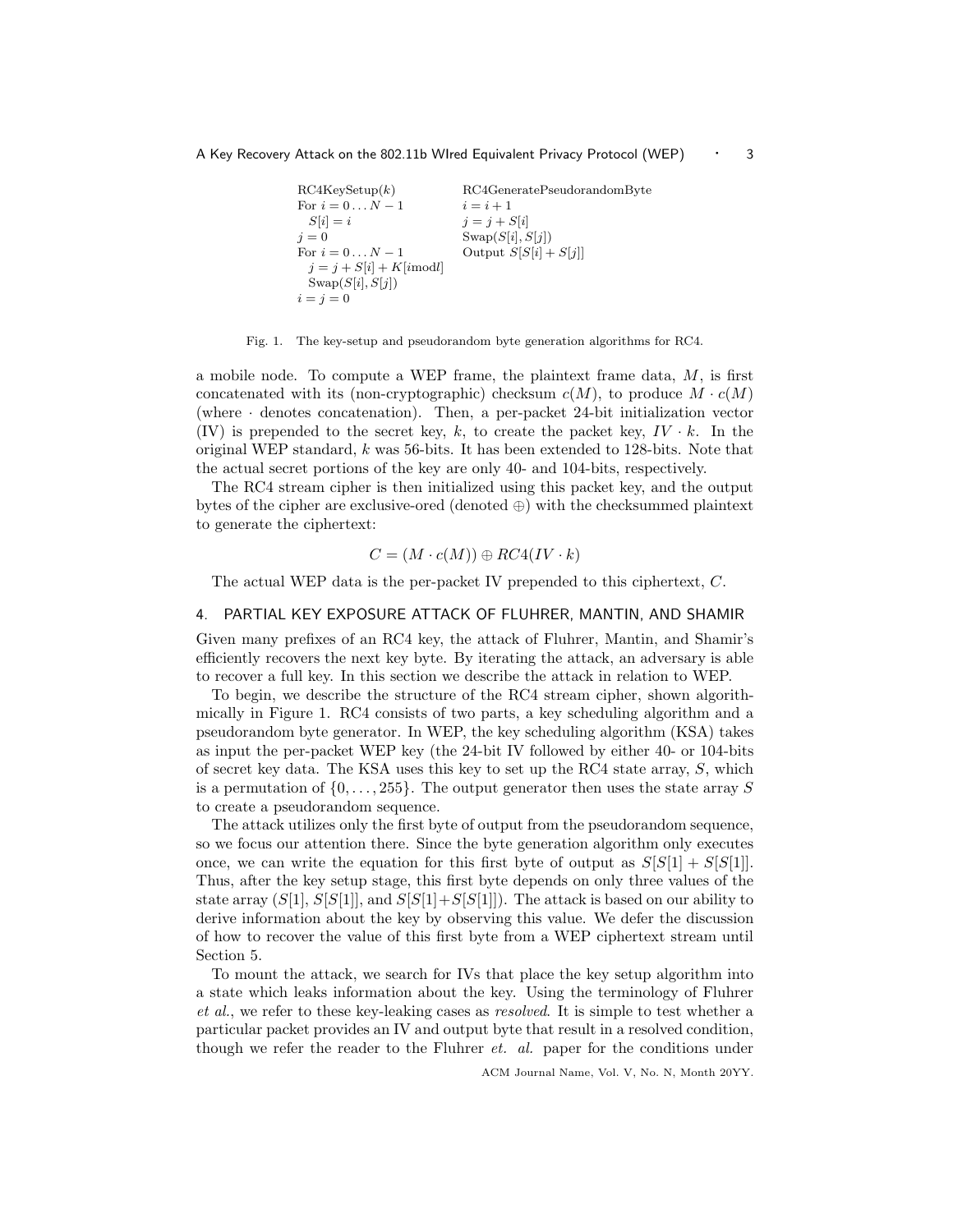which they occur. (It is important to use the criteria given in section 7 rather than the criteria given in appendix A. The IVs listed in appendix A are only a subset of the IVs which can resolve. We return to this in section 6 of this paper.) Each resolved packet leaks information about only one key byte, and we must correctly guess each key byte before any packet gives us information about a later key byte.

With WEP, when we are in a resolved state, the value of the next key byte is (with high probability) given by the equation:

$$
K[B] = S_{B+2}^{-1}[Out] - j_{B+2} - S_{B+2}[B+3]
$$

where  $B$  is the byte current being guessed,  $Out$  is the first output from the pseudorandom number generator, and  $S^{-1}$  is the position in S where its argument occurs.

To obtain values of S and  $S^{-1}$ , the attacker must simulate the key setup algorithm. He is able to do this perfectly for the first  $B$  iterations, since he already knows the key bytes used. The equation is only correct when the attacker's simulation after  $B$  steps matches the final state of the true key setup algorithm on the three positions in the state array used to output the first pseudorandom byte. Modeling each swap in the true key setup algorithm as random, each resolved packet gives us a 5% chance of guessing a correct key byte and a 95% chance of guessing incorrectly. However, by looking at a large number of these resolved cases, we can expect to see a bias toward the true key bytes.

# 5. MOUNTING THE ATTACK

In implementing this attack, we had three goals. First and foremost, we wanted to verify that the attack could work in the real world. Second, we were interested in how cheaply and easily the attack could be launched. Lastly, we wanted to see what improvements could be made to both the general RC4 attack and the WEP attack in particular. In this section we report on our success at the first two goals, while reserving discussion about attack optimizations to Section 6.

## 5.1 Simulating the Attack

Before trying to break WEP, we created a simulation of the RC4 attack to both verify our understanding of the weakness and to gather information about how many resolved packets we could expect would be required when mounting the actual attack. The coding of the simulated attack took under two hours and included a few optimizations. The simulation showed that the attack was always able to recoverthe full key when given 256 probable resolved cases.<sup>1</sup> We also observed that although  $60$ resolved cases (the number recommended in the Fluhrer *et. al.* paper) were usually enough to determine a key byte, there were instances in which more were required. Because at this point we had not thoroughly investigated how accurately we would be able to determine the first output byte of the RC4 pseudorandom sequence, we also simulated the effect that sometimes guessing wrong would have on the attack. We were pleased to see that as long as the number of incorrect guesses was kept small, the correct key byte would still be returned, though sometimes more resolved cases were needed.

<sup>&</sup>lt;sup>1</sup>Cases corresponding to IVs of the form  $(B+3, 255, N)$  as in the Fluhrer *et. al.* paper.

ACM Journal Name, Vol. V, No. N, Month 20YY.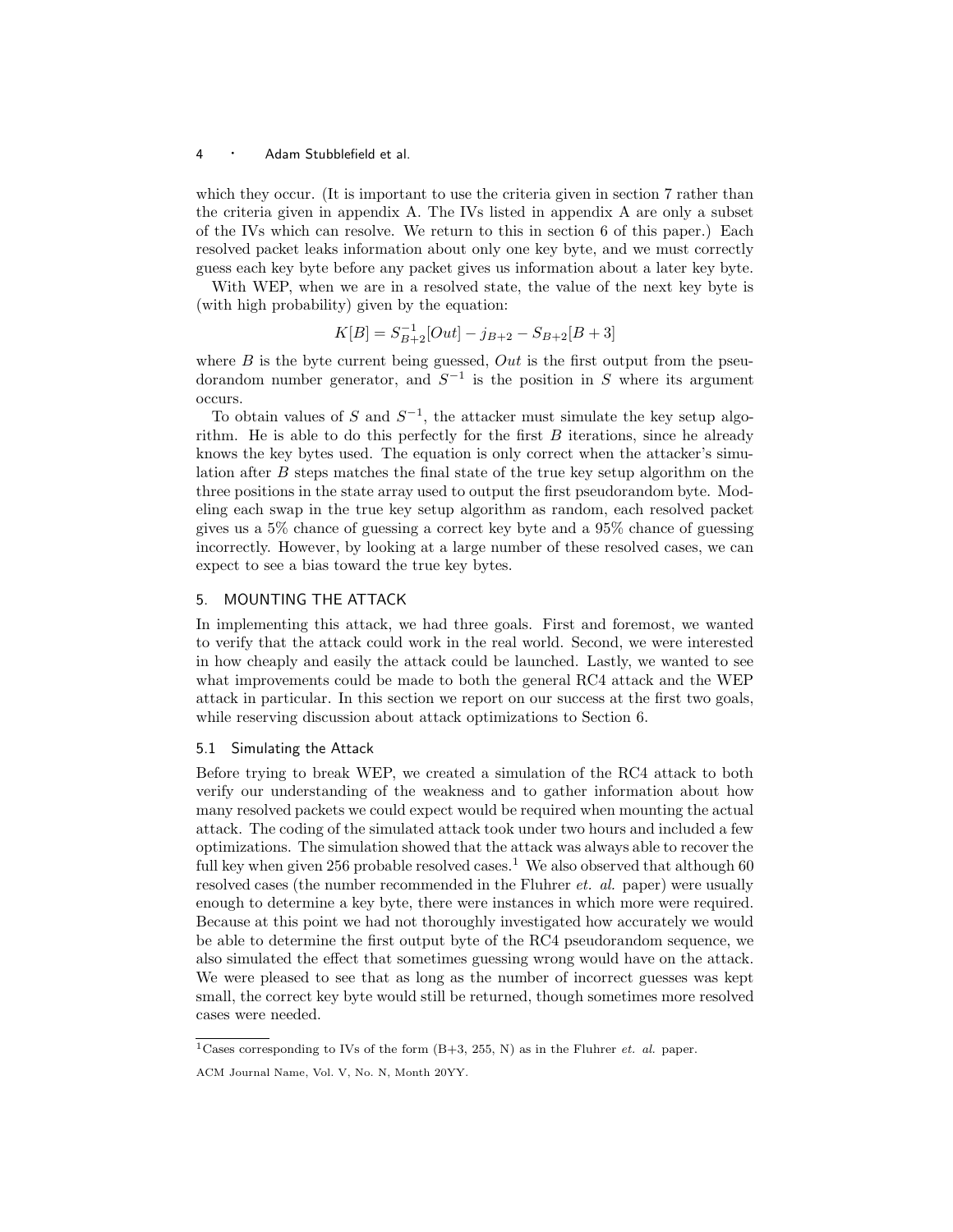## 5.2 Capturing the Packets

Surprisingly, capturing WEP encrypted packets off of our wireless network proved to be the most time consuming part of the attack. There are a number of commercial software programs that are able to both capture and decode 802.11 packets, such as NAI's "Sniffer" and Wildpacket's "AiroPeek," though both products cost thousands of dollars. Because we wanted to show that the attack could be done by an adversary with limited resources, we purchased a \$100 Linksys wireless card, based on the Intersil Prism II chipset. We made this choice because the Prism II allows much of its computation to be completed in software and because there was a Linux driver available that could grab raw WEP encrypted packets. Though we did not know it at the time, this chipset has been used by others to mount dictionary and brute force attacks against WEP.<sup>2</sup>

We used both the  $\lim_{x\to a} \frac{\text{prime}}{\text{cm}^3}$  and a modified version of Tim Newsham's patch to re-enable raw packet monitoring,<sup>4</sup> to get the card working in Linux. We were then able to use a modified version of the packet sniffer ethereal<sup>5</sup> to capture raw WEP encrypted packets and to decode the data necessary for our attack tool.

There is one problem with using this card as opposed to a more sophisticated solution. The prism2 chipset does request a transmission time-slot even when in monitor mode. Many inexpensive basestations do not report this, though a software hack can allow Linux computers running as access points to register an SNMP trap each time that a node joins or leaves the network [Hamrick 2001]. This information does not directly indicate likely attackers, but could be combined with other information in an IDS to locate users who register with a basestation but not with whatever network level access controls exist. Also, we know of no practical reason why this "registration" with the network is necessary; there may even exist consumer 802.11 chipsets which support listening without registering (perhaps even the prism2 chipset in some other undocumented mode).

Even with the hardware and software problems, from the time that we first decided to look at this problem, it took less than a week for the the card to be ordered and shipped, the test-bed to be set up, the problems to be debugged, and a full key to be recovered.

# 5.3 Mounting the Attack

The last piece in actually mounting the attack was determining the true value of the first plaintext byte of each packet, so that we could could infer the first byte of the pseudorandom sequence from the first ciphertext byte. We originally looked at  $t$ cpdump output of decrypted traffic (using a correctly keyed card<sup>6</sup>), and were planning on using packet length to differentiate between ARP and IP traffic (both of which have well known first bytes in their headers) as these were by far the two

 $2$ See Blackhat '01 presentation at  $http://www.lava.net/~newsham/wlan/WEP_password\_cracker$ . ppt

<sup>3</sup>Available from http://www.linux-wlan.com/

<sup>4</sup>Available from http://www.lava.net/~newsham/wlan/

<sup>5</sup>Available from http://www.ethereal.com/

 $6$ Note that a correctly keyed card is not needed; we simply used one to design the attack.

ACM Journal Name, Vol. V, No. N, Month 20YY.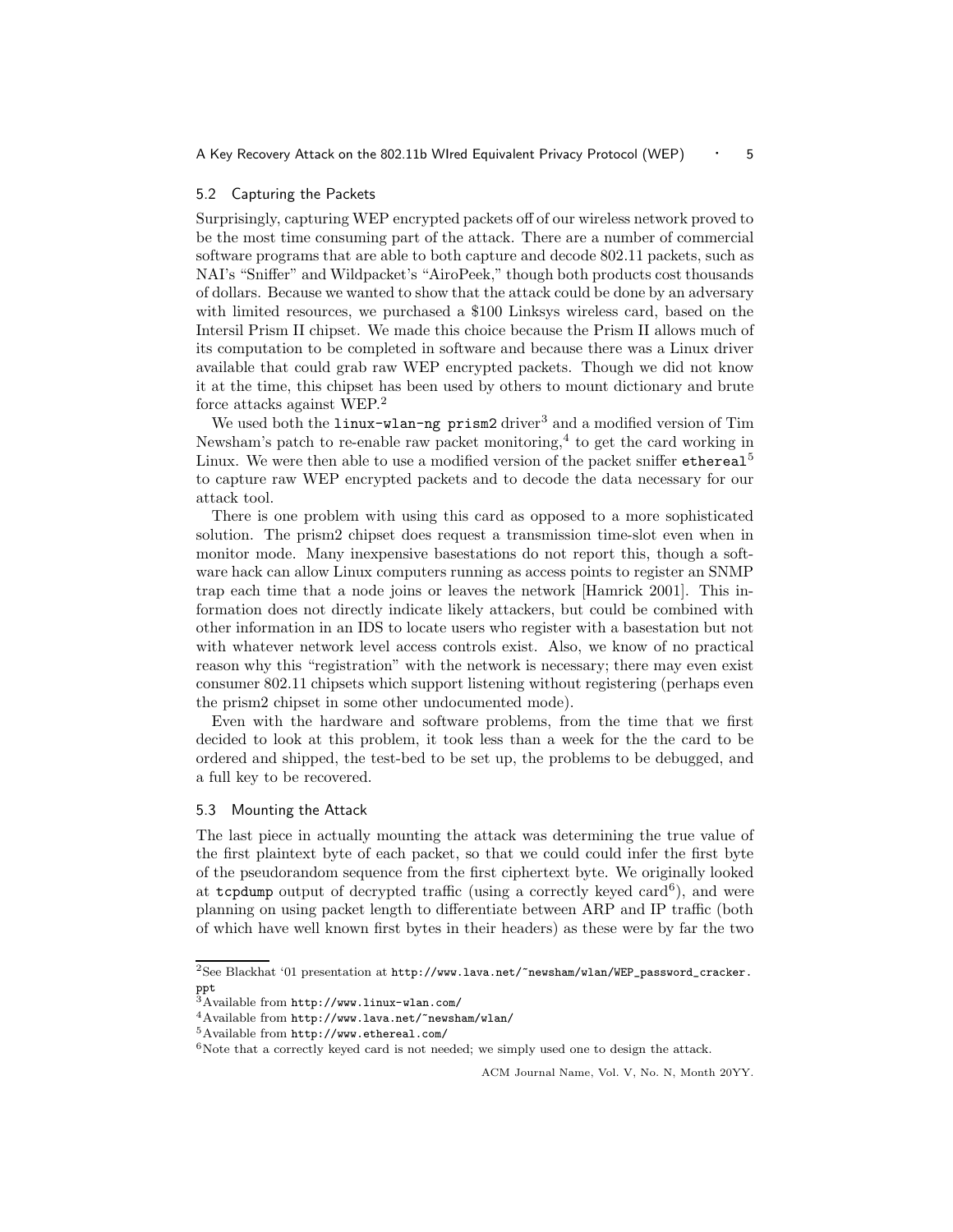most common types of traffic on our network. After implementing this, however, we discovered that the attack didn't seem to work. We then tried hand decrypting packets to determine whether tcpdump was working correctly and discovered that an additional 802.2 encapsulation header is added for both ARP and IP traffic.<sup>7</sup> This discovery actually made the attack even easier, as all IP and ARP packets would now have the same first plaintext byte (0xAA, the SNAP designation).<sup>8</sup> If the network in question also carries legacy IPX traffic, the first plaintext byte will not be 0xAA for these packets. However, as we showed in our simulation, as long as the IP and ARP packets greatly outnumber the IPX packets, the attack is still possible. If the network carries mostly IPX traffic, the attack should be modified to use either 0xFF or 0xE0 instead of 0xAA.

Although our actual attack used the improvements discussed in the next section, we present an outline of how a naive attack could work here. It is interesting to note that even this baseline version of the attack would still be successful in a short period of time (a day or two at most) and with an even smaller amount of computation when compared to the improved implementation, assuming that the wireless network in question had a reasonable amount of traffic.

To begin, we collected a large number of packets from our wireless network. To speed the process up for some of our experiments late at night when network volume was low, we artificially increased the load on the wireless network by ping flooding a wireless node. (We could have waited until more traffic was created; this is not an active attack.) Because we are able to predict the value of the first byte of any plaintext, the fact that we changed the makeup of the network traffic did not affect these experiments. In looking at the IVs of these collected packets, we discovered that the wireless cards use a simple counter to compute the IV, wherein the first byte is incremented first.<sup>9</sup>

Figure 2 shows the basic attack used to recover a WEP key. In section A.1 of Fluhrer *et. al.*, the authors postulate that 4,000,000 packets would be sufficient with this baseline attack; we found the number to be between 5,000,000 and 6,000,000 for our key. This number is still not unreasonable, as we were able to collect that many packets in a few hours on a partially loaded network.

#### 6. IMPROVING THE ATTACK

In this section we discuss several modifications that can be made to improve the performance of the key recovery attack on WEP. While not necessary for the compromise to be effective, they can decrease both time and space requirements for an attacker.

# 6.1 Testing for suitable IVs

In the baseline attack (the one described in Appendix A of Fluhrer et. al.), only IVs of a particular form are considered (those corresponding to  $(KeyByte+3, 0xFF, N)$ 

<sup>7</sup>We eventually traced this back to RFC 1042 [Postel and Reynolds 1988].

<sup>8</sup>Some vendors, such as Cisco use a proprietary OID [Cafarelli 2001]. Fortunately, it also beings with 0xAA.

<sup>9</sup>Other cards have been reported to choose IVs at random, to count in big endian order, or to switch between two IVs. This last class are cards are not vulnerable to the attack in this paper, although they break badly under the attacks of Borisov et al. [Borisov et al. 2001].

ACM Journal Name, Vol. V, No. N, Month 20YY.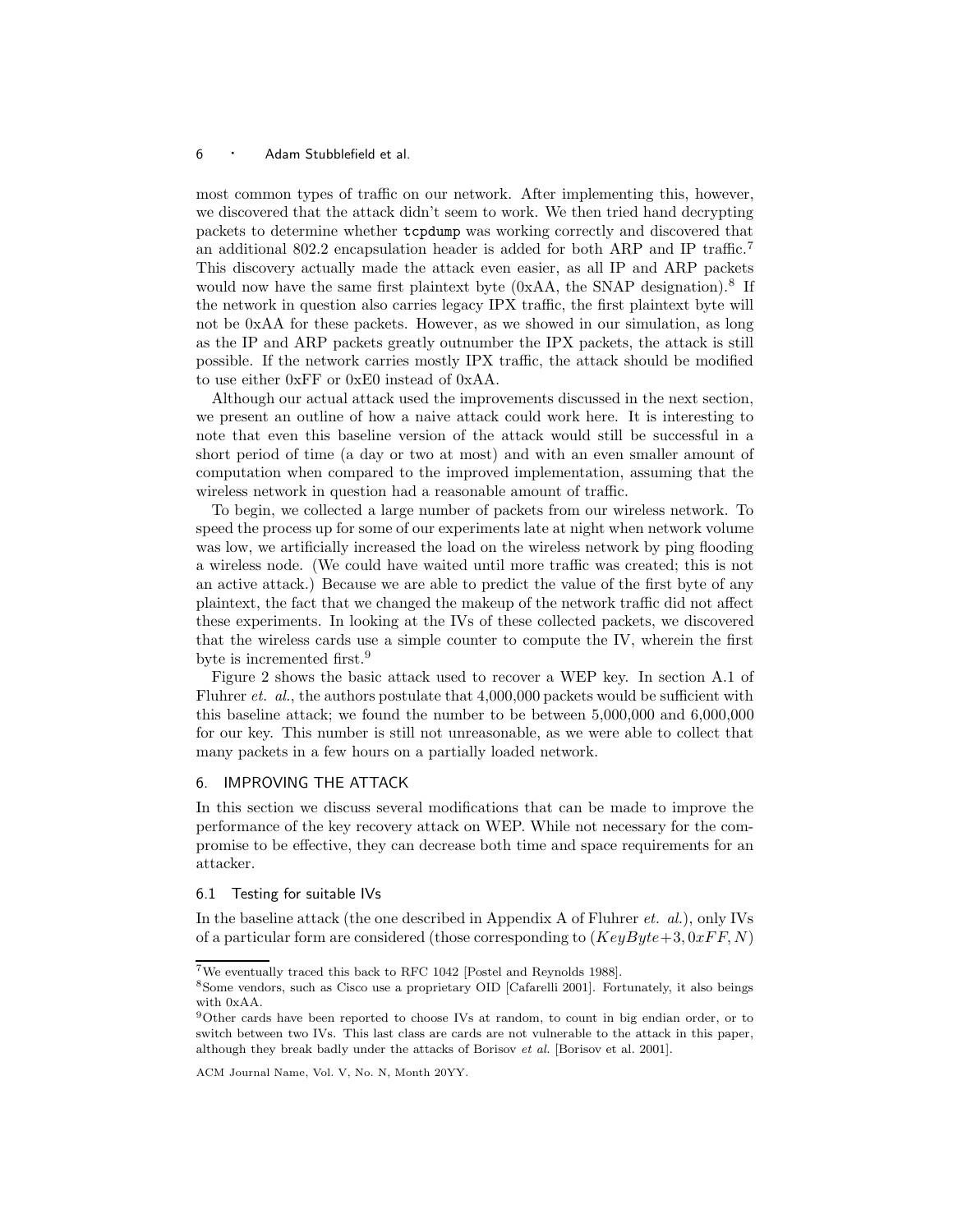where  $KeyByte$  is the current KeyByte we are guessing and N is unrestricted). However, there are other IVs that can result in a resolved state. Testing all IVs instead of only the subset suggested by the Fluhrer et. al. paper can be done in parallel with receiving packets. This conclusion was verified by Adi Shamir [Shamir 2001], who also noted that these packets appear more often for higher key bytes. The algorithm used to test whether a generic IV is resolving is shown in Figure 3.

# 6.2 Guessing Early Key Bytes

As the Fluhrer, Mantin, and Shamir attack works by building on previously discovered key bytes, recovering early key bytes is critical. There are two approaches that we tried both separately and together. The first utilized the way that the IVs were generated, namely that we would receive packets that resolved for lots of different key bytes before necessarily receiving enough resolving packets to predict the early key bytes.<sup>10</sup> We would therefore use the resolving cases that we had received to narrow down the possibilities for the early key bytes. We were then able to test candidate keys by determining if the WEP checksum on a decrypted packet turned out correctly.

The second approach exploited the poor key management available in WEP implementations. Since WEP keys have to be entered manually, we assumed that instead of giving clients a long string of hex digits, a user memorable passphrase would be used. After examining the test wireless cards at our disposal, we determined that the user-memorable passphrase is simply used raw as the key (i.e. the ASCII is used; no hashing is done). Although hashing does not protect against a dictionary attack, it would have helped in this circumstance, as we were able to determine directly whether each key byte was likely to be part of a user memorable passphrase by checking whether the byte value corresponded to an ASCII letter, number, or punctuation symbol.

This pair of optimizations turned out to provide an astounding decrease in the number of packets required. In parallel with receiving packets (on another machine, though this is not really necessary), we were continually attempting to guess the key by choosing the most likely candidates based on the resolved cases we had already gathered. In the event of "ties" for the next most likely byte, we gave priority first to (in order): lowercase letters, uppercase letters, numbers, symbols, other byte values. Pseudocode for these two optimizations is shown in Figure 4.

## 6.3 Special Resolved Cases

As Shamir pointed out to us, there are times when a resolved case can provide an even better indication as to a particular key byte. If there is a duplication among the three values at positions  $S[1]$ ,  $S[S[1]]$ , and  $S[S[1] + S[S[1]]$  (i.e. these are only two distinct values), then the probability that these positions in the  $S$ permutation remain unchanged jumps from  $e^{-3} \approx 5\%$  to  $e^{-2} \approx 13\%$ . We can thus treat the evidence from these cases as about three times more convincing as a standard resolved case.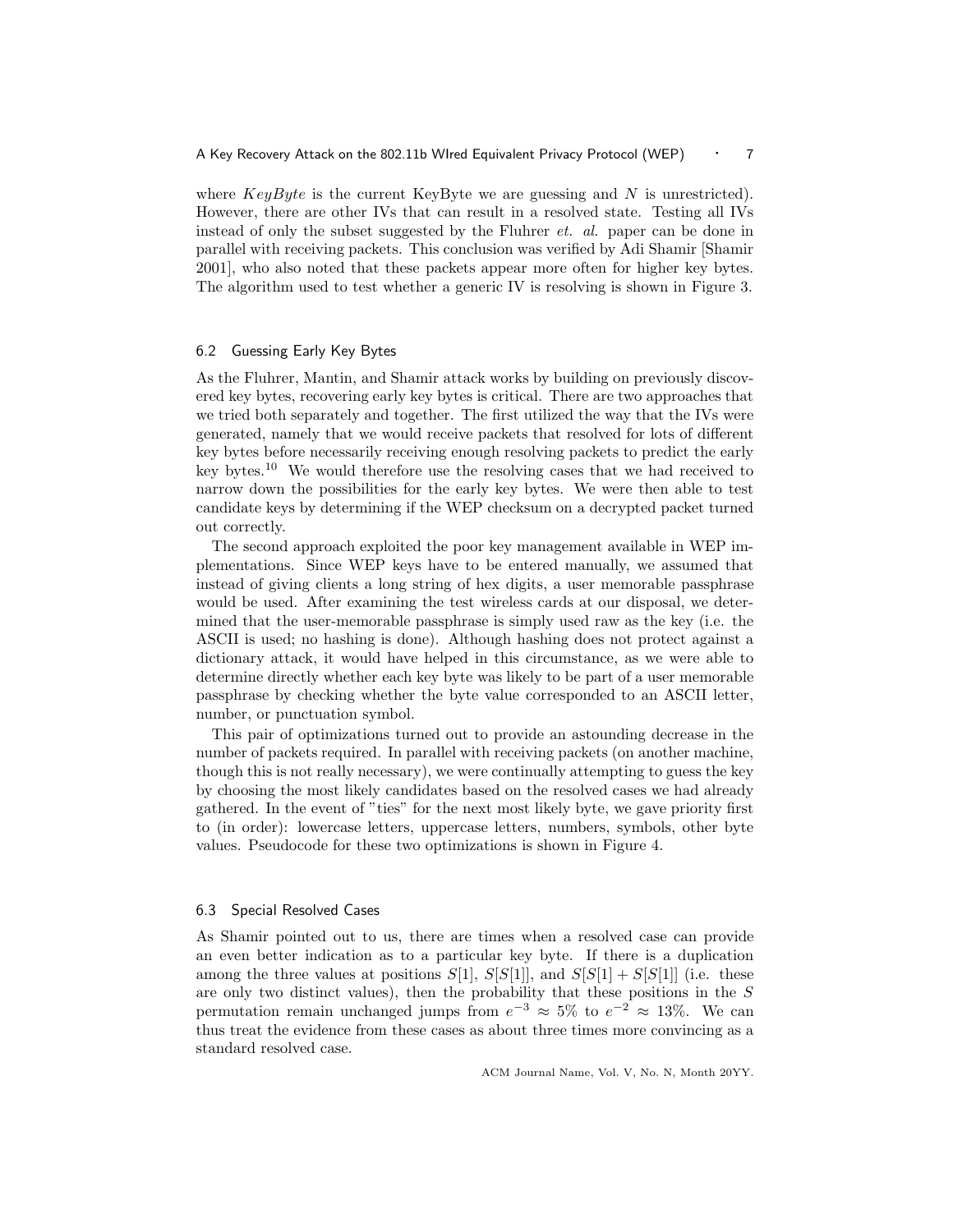```
RecoverWEPKey()
    Key[0...KeySize] = 0for KeyByte = 0 \dots KeySize\mathit{Counts}[0 \dots 255] = 0for<br>each packet \rightarrow Pif P.IV ∈ \{(KeyByte + 3, 0xFF, N) | N ∈ 0x00...0xFF\}Counts[\text{SimulateResolved}(P, Key, KeyByte)] += 1Key[KeyByte] = IndexOfMaximumElement(Counts)returnKeySimulateResolved(P, Key, KeyByte)K = P.IV \cdot KeyFor i=0\ldots N-1S[i] = iFor i = 0 \dots KeyBytej = j + S[i] + K[imodl]\text{Swap}(S[i], S[j])return S_{B+2}^{-1}[P.Out]-j_{B+2}-S_{B+2}[B+3]
```
Fig. 2. The basic attack on WEP. Depending on the actual key used, this attack can take between 4,000,000 and 6,000,000 packets to recover a 128-bit key. The SimulateResolved function computes the value described in section 7.1 of Fluhrer et al.

```
Resolved?(IV,CurrentKeyGuess)
    K = IV \cdot CurrentKeyGuessFor i=0\ldots N-1S[i] = ij = 0For i = 0 \dots |CurrentKeyGuess|j = j + S[i] + K[imodl]\text{Swap}(S[i], S[j])if (S[1] > |CurrentKeyGuess| + 1 and S[1] + S[S[1]] = |CurrentKeyGuess| + 1)return true
    else
        return false
```
Fig. 3. Pseudocode for determining if a particular IV is resolving. There are more resolving IVs of unexpected forms as more key bytes are found.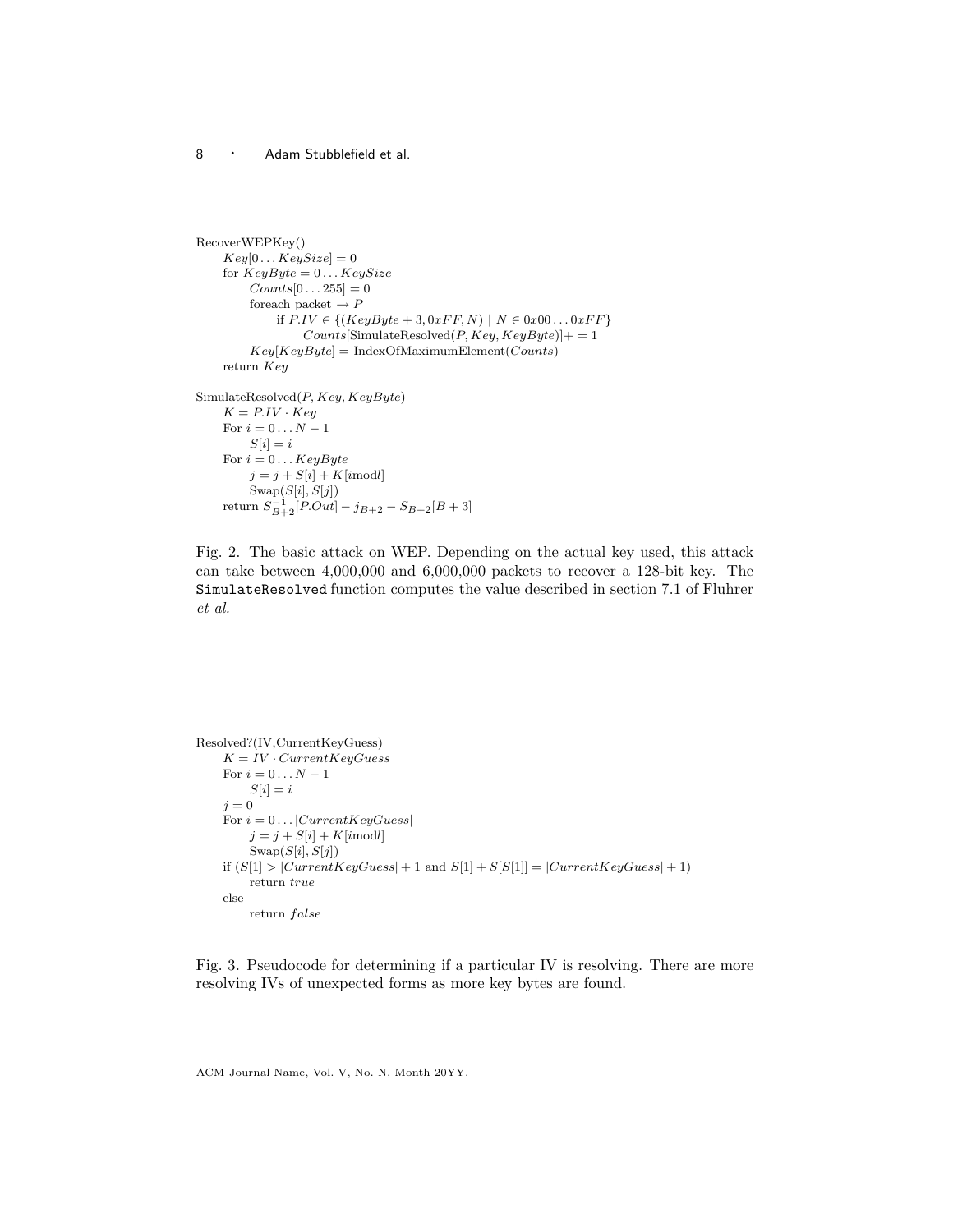CheckChecksums(Guess, P)  $k = P.IV \cdot Guess$  $(plaintext, checksum) = RC4(k) \oplus P.ciphertext)$ return  $c(plaintext) == checksum$ 

SelectMaximalIndicesWithBias(Counts)

 $Biased = Counts$ For  $i \in \{ 'a', \ldots, 'z' \}$  $\label{Biased} Biased[i] = Biased[i] \cdot Lower caseWeight$ For  $i \in \{ 'A', \ldots, 'Z' \}$  $Biased[i] = Biased[i] \cdot UppercaseWeight$ For  $i \in \{0, \ldots, 9\}$  $Biased[i] = Biased[i] \cdot NumberWeight$ For  $i \in Symbols$  $Biased[i] = Biased[i] \cdot SymbolWeight$ return max $(Biased^{-1})$ 

Fig. 4. The CheckChecksums function checks to see if the current key guess correctly decrypts the current packet by computing and comparing the checksum. The SelectMaximalIndicesWithBias function returns the most likely key byte, biasing the result toward the characters that are likely in a human-entered password. In our implementation,  $LowercaseWeight > UppercaseWeight > NumberWeight >$  $SymbolWeight > 1.$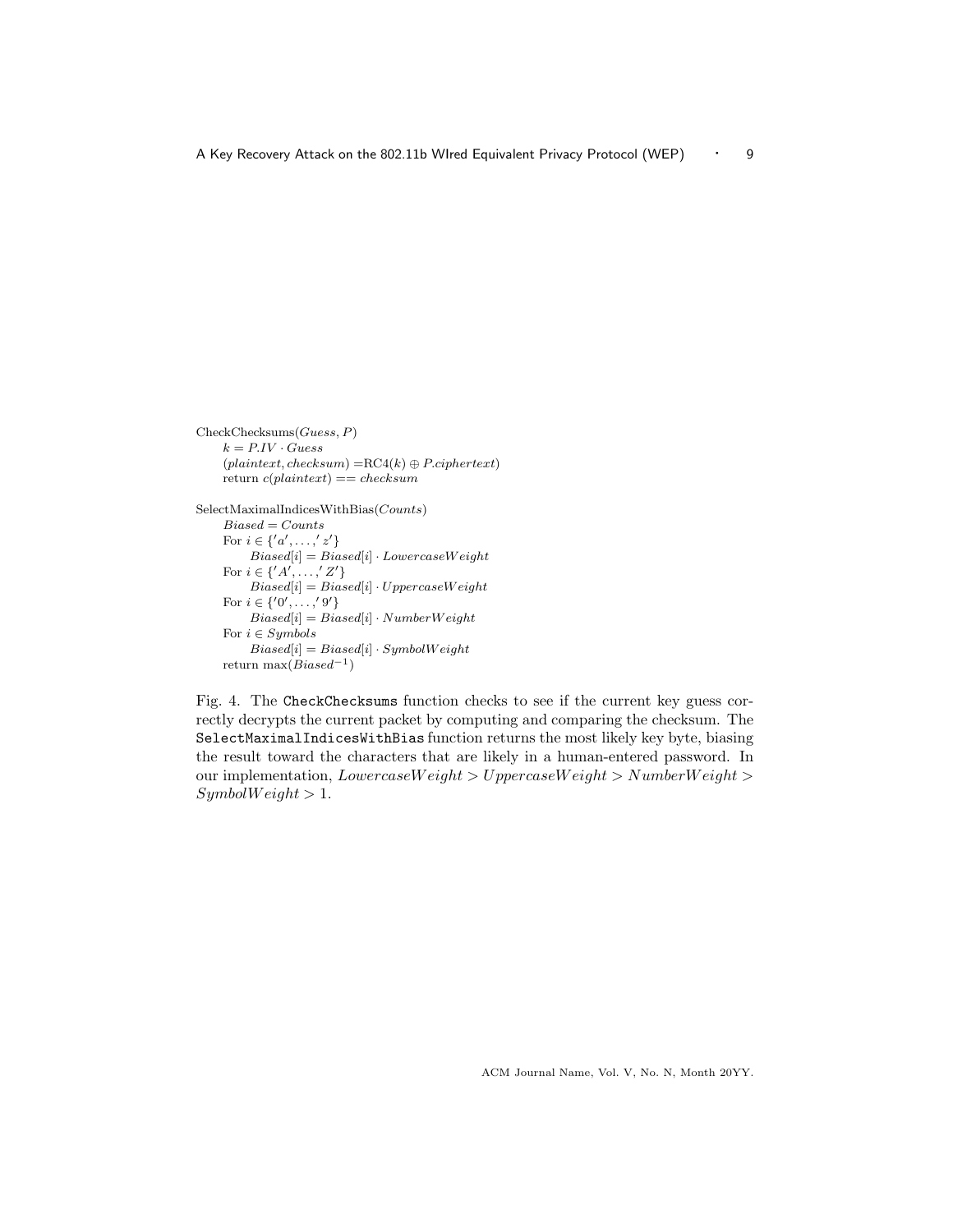```
RecoverWEPKeyImproved(CurrentKeyGuess, KeyByte)
    Counts[0 \dots 255] = 0for<br>each packet \rightarrow Pif Resolved?(P. IV, CurrentKeyGuess)Counts[SimulateResolver, CurrentKeyGuess]] += Weight(P, CurrentKeyGuess)foreach SelectMaximalIndexesWithBias(Counts) \rightarrow ByteGuessCurrentKeyGuess[KeyByte] = ByteGuessif Equal?(KeyByte, KeyLength)
             if CheckChecksums(CurrentKeyGuess, P)return CurrentKeyGuess
        else
             Key = Recovery \times \text{KEY} Mey Improved(CurrentKeyGuess, KeyByte + 1)if notEqual?(Key, Failure)return Key
        return Failure
SimulateResolved(P, Key, KeyByte)K = P.IV\dot{K}eyFor i = 0 \dots N-1S[i] = iFor i = 0 \dots KeyBytej = j + S[i] + K[imodl]\text{Swap}(S[i], S[j])return S_{B+2}^{-1}[P.Out]-j_{B+2}-S_{B+2}[B+3]
```
Fig. 5. The improved attack on WEP. Depending on the actual key used, this attack can take between 1,000,000 and 2,000,000 packets to recover a 128-bit key. The SimulateResolved function computes the value described in section 7.1 of Fluhrer et al., the CheckChecksums checks to see if a key causes the checksums in the WEP packets to come out correctly, and the Resolved? predicate checks to see if a given packet results in a resolved condition. The SelectMaximalIndicesWithBias function corresponds to the optimization in section 6.2. The Weight function returns 3 if the resolved case corresponds to a special resolved case as described in section 6.3, and 1 otherwise.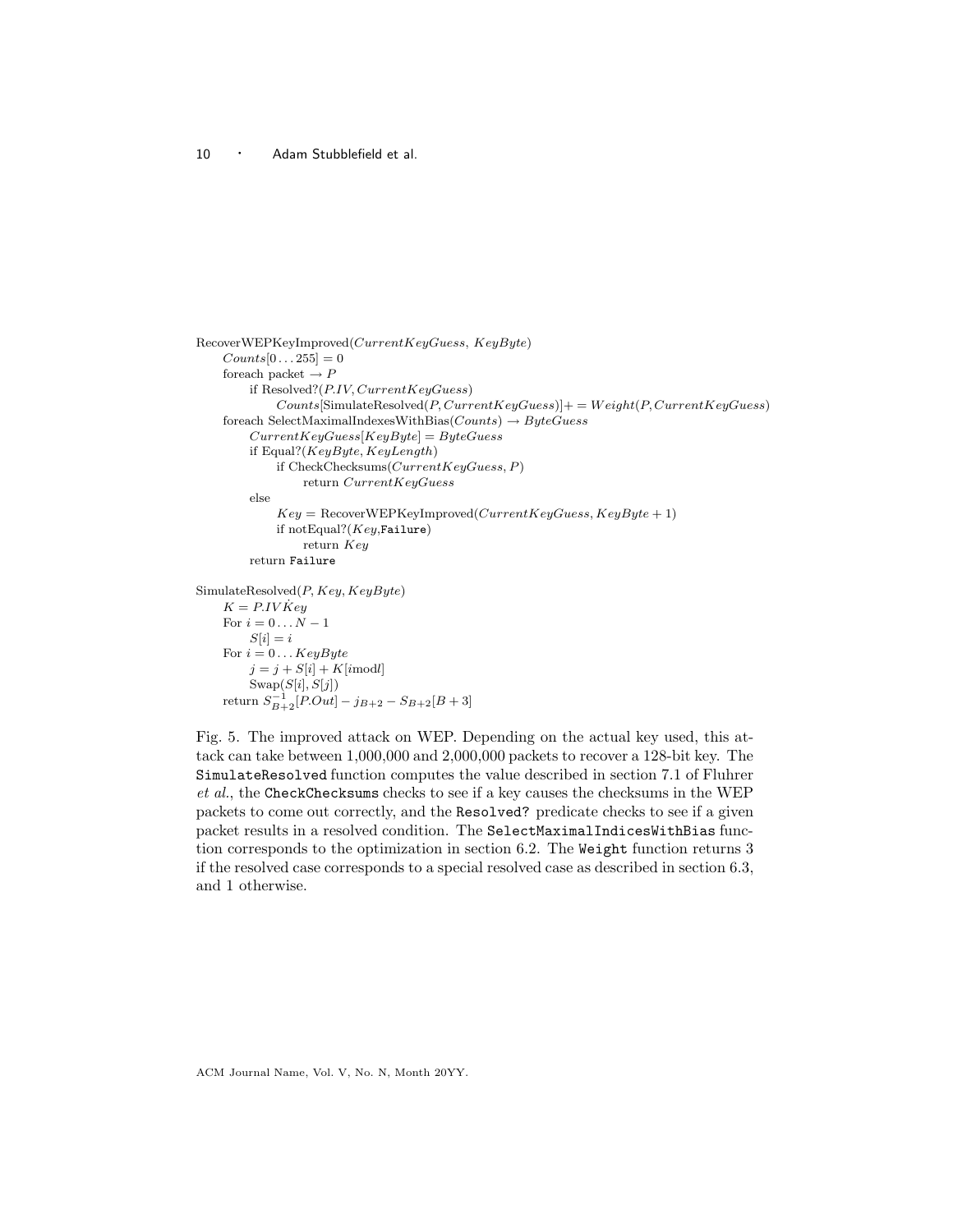A Key Recovery Attack on the 802.11b WIred Equivalent Privacy Protocol (WEP) • 11

# 6.4 Combining the Optimizations

Figure 5 shows the key recovery algorithm after all of the improvements described above. The improvements drop the number of packets required from around 5,000,000 to around 1,000,000.

# 7. DISCUSSION

There are many variables that can affect the performance of the key recovery attack on WEP. In this section we summarize the effect of some of these variables and look at how the WEP design could be slightly altered to prevent this particular attack.

#### 7.1 IV Selection

Since the WEP standard does not specify how IVs should be chosen, there are a variety of IV generation in use in current 802.11 cards. The majority of cards seem to use one of three methods: counters, random selection, or value-flipping (i.e. switching between two IV values). This attack is possible with either of the first two types of IV selection. Value-flipping prevents this attack at the expense of reusing the pseudorandom stream every other packet. This is not a reasonable trade-off.

Counter modes are the most accommodating of this attack. In cards that use counter mode, the IV is incremented with each packet sent (starting either at 0 or at some random value when the card is powered on). With counter mode cards, an attacker is practically guaranteed a nice distribution of resolving packets among the key bytes. Random selection of each IV is not much better, as there are enough expected resolved cases that although the distribution might not be quite as good as the counter modes, it won't be much worse.

## 7.2 Key Selection

The lack of key management in WEP certainly contributes to the ease of the key recovery attack. Most networks use a single shared key between the basestation and all mobile nodes. Besides the suite of "disgruntled ex-employee who knows the key" style attacks, there is also the problem of distributing this key to the users. Many sites use a human memorable password to easy this key distribution. There is however no standard way of mapping these passwords to a WEP key. The current solution is mapping the ASCII value directly to a key byte. We would recommend switching to either using a secure (non-memorable) WEP key or having the key setup software hash the password to the key using a cryptographic hash function. Note that neither of these solutions prevent the attack, only make it slightly more difficult.

There do exist protocols that allow each mobile node to use a distinct WEP key, most notably IEEE 802.1x. 802.1x can be used to set up a per-user, per-session WEP key when a user first authenticates to the network. This complicates the attack, but does not prevent it so long as the user does not rekey often enough. We would recommend securely rekeying each user after every approximately 10,000

 $10$ See Figure 6 of Fluhrer *et. al.*; resolved cases are much more likely to occur for later key bytes.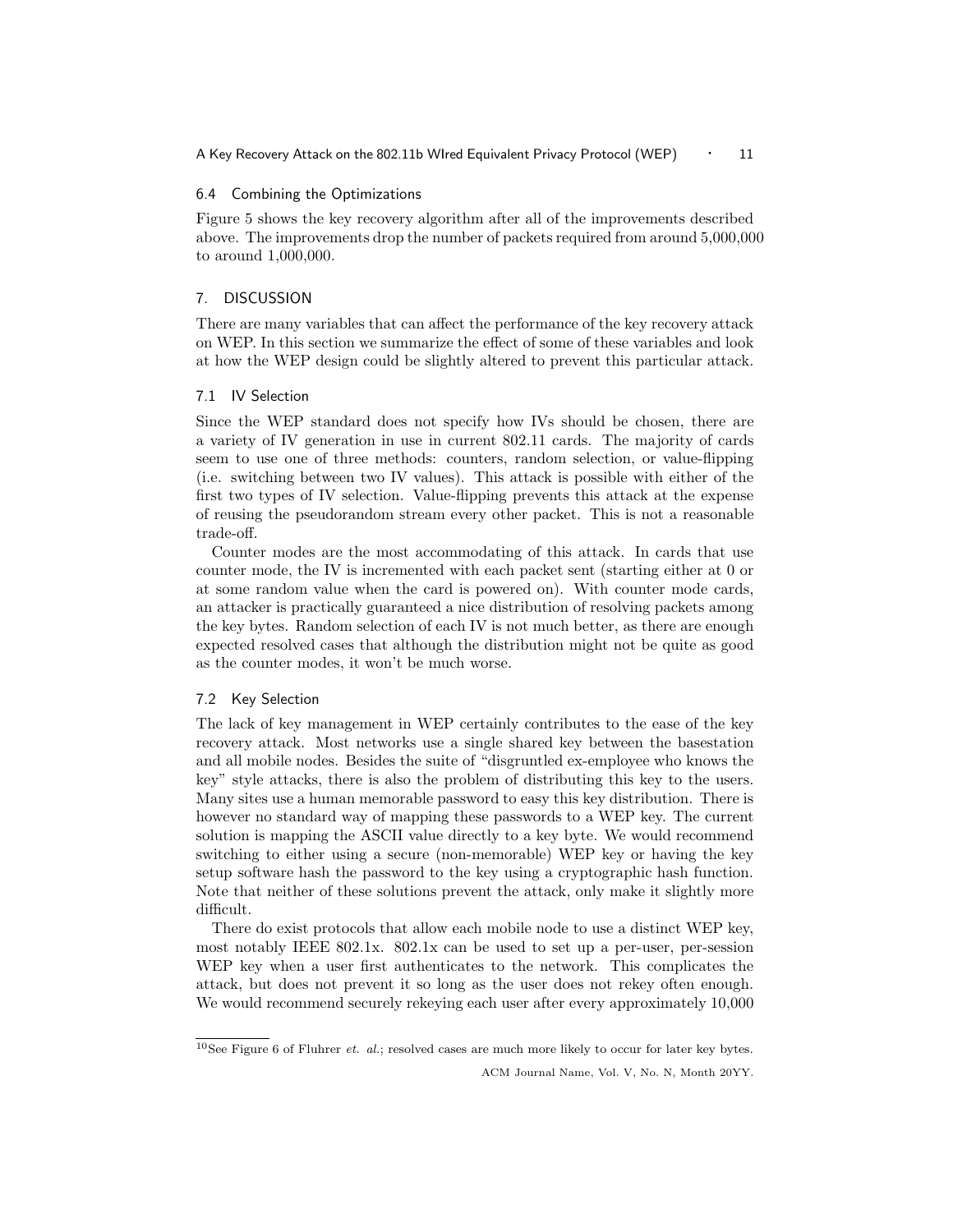packets. Note that this solution does not address other previously discovered problems with WEP.

# 7.3 RC4

RC4 is an efficient stream cipher that can be used securely. The implementation of RC4 in SSL is not affected by the Fluhrer  $et.$  al. attack. The reasons are that SSL pre-processes the encryption key and IV by hashing with both MD5 and SHA-1 [Dierks and Allen 1999]. Thus different sessions have unrelated keys. In addition, in SSL, RC4 state from previous packets is used in future packets, so that the algorithm does not rekey after each packet.

A further recommendation (RSA Security Inc.'s standard recommendation) is for applications to discard the first 256 bytes of RC4 output. This may be a bit expensive for very small packets, but if session state is maintained across packets, that cost is amortized.

In summary, RC4 can be used as part of a security solution. However, care must be taken when implementing it so that key material is not leaked. One of the risks of algorithms that have such caveats is that protocol designers without a strong grounding in cryptography and security may not be aware of the correct way to implement them, and this is exactly what happened in the case of WEP.

## 8. REPAIRING WEP

Ultimately, WEP must be redesigned using a strong block cipher and a cryptographic MAC function. However, between now and then, a temporary "best effort" fix is desirable. In this section we discuss the challenge of putting together a system that is as secure as possible under the limitations of previously deployed WEP-based hardware. We address not only the attack of this paper, but other attacks on WEP in the literature.

# 8.1 Confidentiality

There are two main attacks on the confidentiality of WEP encrypted packets: the attack discussed in this paper and the IV reuse attack of Borisov, et. al. [Borisov et al. 2001]. To prevent the IV reuse attack, the system must guarantee that each IV is only used once with each key. Besides a method of rekeying after all the IVs are exhausted, a scheme for ensuring that IVs are not used more than once by both a basestation and a mobile node is required. Two simple solutions are the partitioning of the IV space between the two communicating nodes, and the use of a separate key for each direction of the link.

These solutions do not, however, address the attack of this paper. To that end, many have suggested simply ignoring the RC4 abilities of the 802.11 hardware and pre-encrypting the data portion of the frame on the host operating system, in the style of a "mini-VPN." While this might work for a software base station composed of a computer with an 802.11 PCI card, it would be impossible for the many deployed hardware-based solutions. For that reason, the only cryptographic algorithm available is RC4. There are two ways in which RC4 can be used more securely. An easy (but not perfect) solution would be for all WEP hardware to throw out the first few output bytes of the cipher stream. This would prevent the attack of this paper, and prevent the use of other distinguishers for RC4. A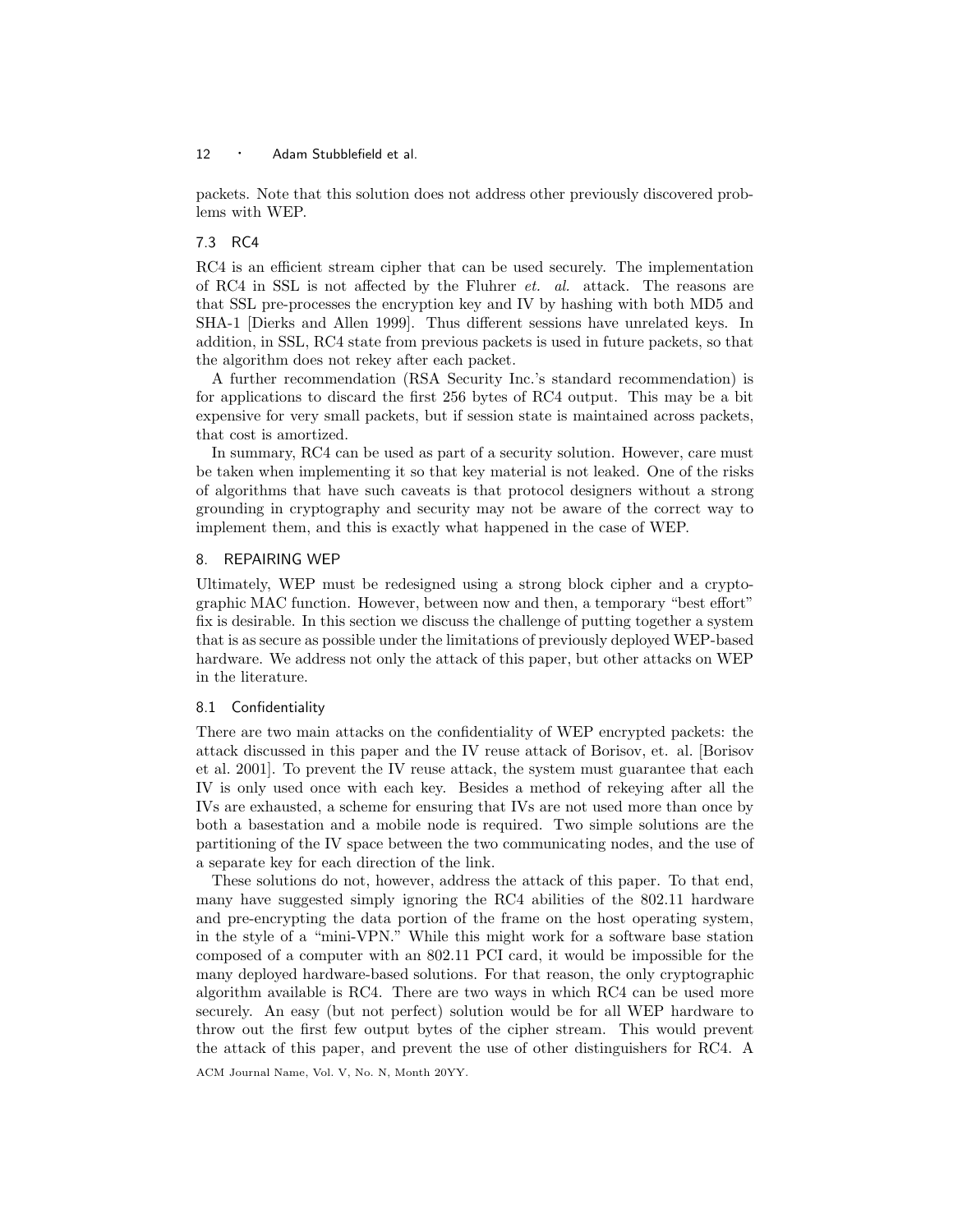better solution would be to instead hash the IV and the key together using a strong cryptographic hash function. Thus, the per-packet key  $K$  would become

$$
K = hash(IV \cdot k)
$$

where  $k$  represents the long term WEP key. Of course, rekeying would still be required in both of these instances to prevent the keystream reuse attacks.

If IV-mode WEP must be used for technical reasons, the best solution is to re-key often and attempt to avoid choosing bad IVs. Unfortunately, there may be other bad IVs beyond the ones discussed in this paper, and so this solution should be considered temporary at best.

# 8.2 Integrity

As noted in Section 3, WEP's only data integrity mechanism is a non-cryptographic checksum (CRC-32) that is appended to the data and encrypted similarly. As was previously shown by Borisov, et al. [Borisov et al. 2001], this checksum can be easily forged. For the same reason that RC4 cannot be replaced on existing basestations, a strong cryptographic hash-based MAC (e.g. HMAC-SHA1) cannot replace the CRC calculation. Fortunately, assuming that the keystream can be secured, a cryptographic hash is not required. Under a secure pseudorandom keystream any keyed universal hash function can serve as a MAC [Wegman and Carter 1981; Brassard 1982]. These functions, unlike cryptographic hashes, are relatively simple to compute and so could be added to existing basestations through a firmware upgrade. Besides changing to a keyed hash function, the length of the MAC would also need to be increased to prevent collisions.

#### 8.3 Authentication

While confidentiality and integrity are sufficient conditions for WEP's shared-key authentication mechanism to function, a more powerful authentication scheme is required. Most notably, the authentication mechanism needs to provide a rekeying mechanism for both the confidentiality and integrity functions. However, just as important is the ability for the authenticated parties to negotiate the "best" version of WEP that they both support. In this way, a man-in-the-middle could not convince two nodes that supported a patched version of WEP to use the original broken version.

# 9. CONCLUSIONS AND RECOMMENDATIONS

We implemented the attack described by Fluhrer  $et.$  al. in several hours. It then took a few days to figure out which tools to use and what equipment to buy to successfully read keys off of 802.11 wireless networks. Our attack used off of the shelf hardware and software, and the only piece we provided was the implementation of the RC4 attack, along with some optimizations. We believe that we have demonstrated the ultimate break of WEP, which is the recovery of the secret key by observation of traffic.

Since the inital report of our attack appeared, others have duplicated our results. Although we did not release our code, there are now two publicly available tools for breaking WEP keys. As always, once security attacks become known, exploits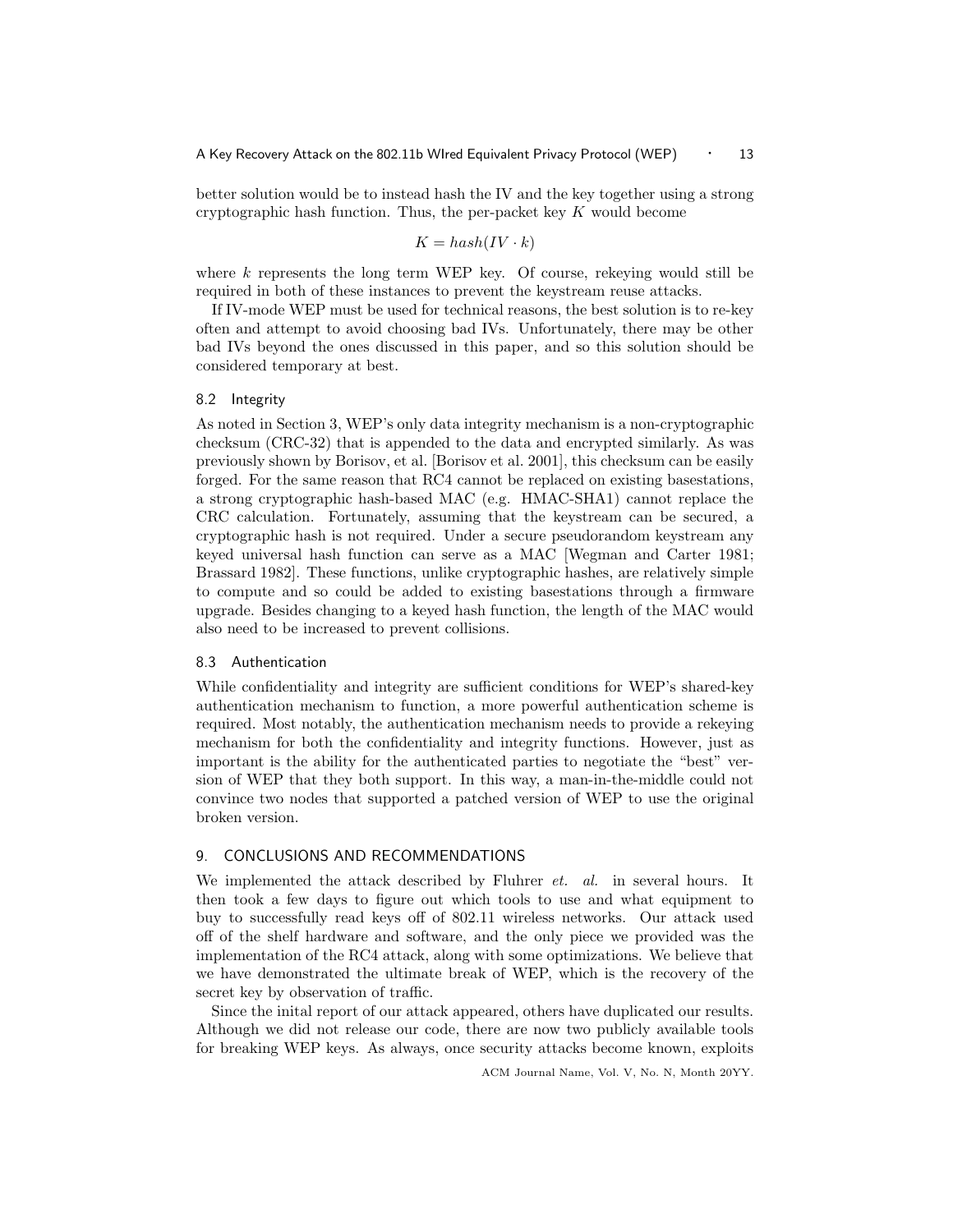are available to *script kiddies*, who do not need to understand the technical details to break systems. The two tools that we know of are Airsnort and WEPCrack.

Given this attack, we believe that 802.11 networks should be viewed as insecure. We recommend the following for people using such wireless networks.

—Assume that the link layer offers no security.

- —Use higher-level security mechanisms such as IPsec [Kent and Atkinson 1998] and SSH [Ylonen 1996] for security, instead of relying on WEP.
- —Treat all systems that are connected via 802.11 as external. Place all access points outside the firewall.
- —Assume that anyone within physical range can communicate on the network as a valid user. Keep in mind that an adversary may utilize a sophisticated antenna with much longer range than found on a typical 802.11 PC card.

The experience with WEP shows that it is difficult to get security right. Flaws at every level, including protocol design, implementation, and deployment, can render a system completely vulnerable. Once a flawed system is popular enough to become a target, it is usually a short time before the system is defeated in the field.

#### ACKNOWLEDGMENT

We thank Bill Aiello, Steve Bellovin, Scott Fluhrer, Bob Miller, Ron Rivest, Adi Shamir, Dave Wagner, and Dan Wallach for helpful comments and discussions.

We informed Stuart Kerry, the 802.11 Working Group Chair, that we successfully implemented the Fluhrer, et al. attack. Stuart replied that the 802.11 Working Group is in the process of revising the security, among other aspects, of the standard and appreciates this line of work as valuable input for developing robust technical specifications.

#### REFERENCES

- Arbaugh, W. A. 2001. An inductive chosen plaintext attack against wep/wep2. IEEE Document 802.11-02/230.
- Arbaugh, W. A., Shankar, N., and Wan, Y. C. J. 2001. Your 802.11 wireless network has no clothes. In IEEE International Conference on Wireless LANs and Home Networks.
- BORISOV, N., GOLDBERG, I., AND WAGNER, D. 2001. Intercepting mobile communications: The insecurity of 802.11. MOBICOM 2001 .
- Brassard, G. 1982. On computationally secure authentication tags requiring short secret shared keys. In Crypto '82. 79–86.

CAFARELLI, D. 2001. Personal communications.

- Dierks, T. and Allen, C. 1999. The TLS Protocol, Version 1.0. Internet Engineering Task Force. RFC-2246, ftp://ftp.isi.edu/in-notes/rfc2246.txt.
- Fluhrer, S., Mantin, I., and Shamir, A. 2001. Weaknesses in the key scheduling algorithm of RC4. Eighth Annual Workshop on Selected Areas in Cryptography.

HAMRICK, M. 2001. Personal communications.

- Kent, S. and Atkinson, R. 1998. Security architecture for the Internet protocol. Request for Comments 2401, Internet Engineering Task Force. November.
- L. M. S. C. of the IEEE Computer Society. 1999. Wireless LAN medium access control (MAC) and physical layer (PHY) specifications. IEEE Standard 802.11, 1999 Edition.

Newsham, T. 2001. Cracking WEP keys. available from http://www.lava.net/wlan/.

POSTEL, J. AND REYNOLDS, J. K. 1988. Standard for the transmission of IP datagrams over IEEE 802 networks. Request for Comments 1042, Internet Engineering Task Force. Feb.